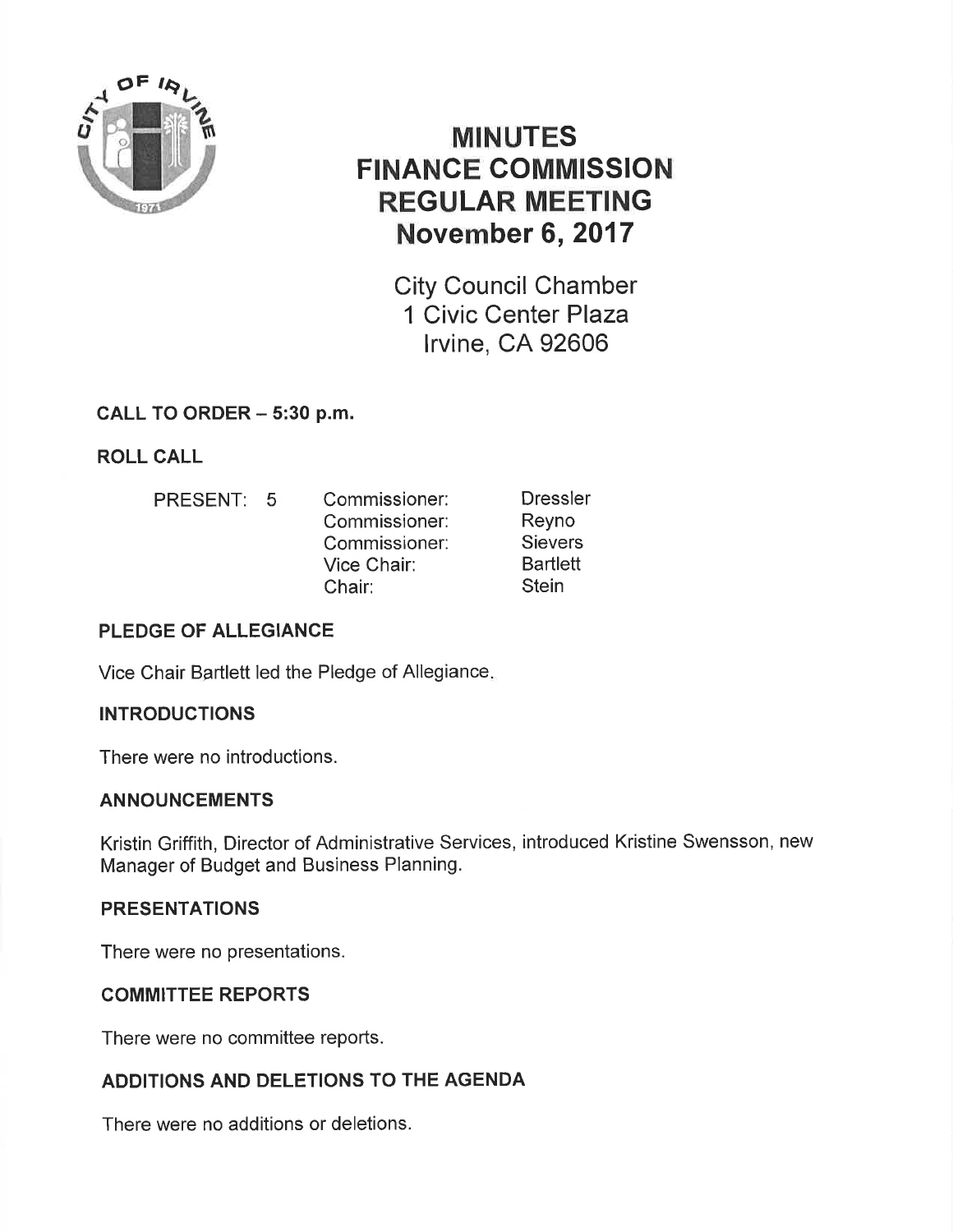#### PUBLIC COMMENTS

There were no public comments.

#### CONSENT CALENDAR

ACTION: Moved by Vice Ghair Bartlett, seconded by Commissioner Dressler, and unanimously carried to approve Consent Calendar ltems 1-3.

#### 1. MINUTES

Approved the minutes of a regular meeting of the Finance Commission held on September 18, 2017.

#### 2. AIR QUALITY IMPROVEMENT SPECIAL REVENUE FUND AUDIT FOR THE FISCAL YEAR ENDED JUNE 30,2017

Recommended City Council receive and file

#### 3. SINGLE AUDIT OF FEDERALLY ASSISTED GRANT PROGRAMS FOR THE FISCAL YEAR ENDED JUNE 30,2017

Recommended the City Council receive and file.

#### COMMISSION BUSINESS

#### 4. TREASURER'S REPORT FOR THE QUARTER ENDED SEPTEMBER 30, <sup>2017</sup>

Don Collins, City Treasurer, presented the report and was available to answer questions.

There was no Finance Commission discussion.

#### ACTION: Moved by Ghair Sievers, seconded by Vice Chair Bartlett, and unanimously carried, to:

Recommend that the City Council receive and file the Treasurer's Report for the quarter ended September 30,2017.

#### 5. COMPREHENSIVE ANNUAL FINANCIAL REPORT FOR THE FISCAL YEAR ENDED JUNE 30,2017 AND AUDITORS' COMMUNICATION

Teri Washle, Finance Officer, presented the report and answered questions. Bob Callanan, Audit & Tax Partner, White Nelson Diehl Evans, and Kristin Griffith, Director of Administrative Services, were also present and answered questions.

Commission discussion included: Government Accounting Standards Board (GASB) 68 pronouncements and the lag in evaluation dates for CaIPERS; net plan assets vs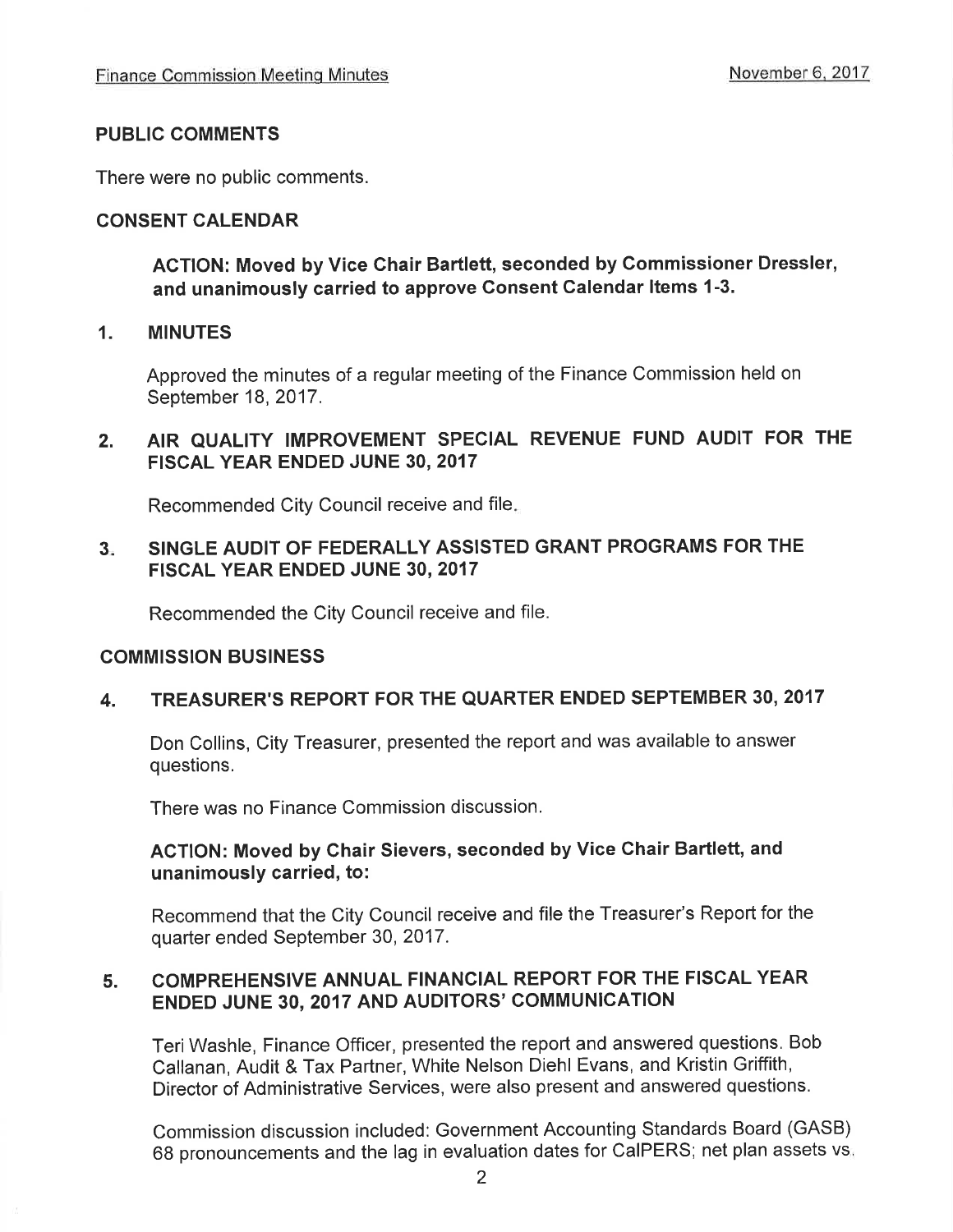percentage of covered payroll; unfunded pension liability; and an explanation of the deficiencies found in the audit.

#### ACTION: Moved by Gommissioner Dressler, seconded by Gommissioner Sievers, and unanimously carried, to:

Recommend the City Council receive and file,

#### 6 ORANGE COUNTY GREAT PARK FUNDS FINANCIAL STATEMENT AUDIT -FISCAL YEAR 2016.17

Roger Galli, Budget Officer, presented the report and answered questions. Kristin Griffith, Director of Administrative Services, TeriWashle, Finance Officer, and Bob Callanan, Audit & Tax Partner, White Nelson Diehl Evans, were also present and answered questions.

Commission discussion included: including Management Discussion and Analysis lnformation in future OCGP Financial Statements; and an update on the Department of Finance (DOF) funds.

#### AGTION: Moved by Commissioner Reyno, seconded by Vice Ghair Bartlett, and unanimously carried, to:

Recommend the City Council receive and file

#### 7 FISCAL YEAR 2016.17 CAPITAL IMPROVEMENT AND SPECIAL FUNDS YEAR-END REPORT

Teri Washle, Finance Officer, presented the report and answered questions. Andy Do, Senior Accountant, was also available for questions. Kristin Griffith, Director of Administrative Services, and Jay Ponce, Senior Management Analyst, were also present and answered questions.

Commission discussion included: the reason for cost savings in Fund 271 (Barranca'. Redhill to SR55); how much of the \$3 million from the lnfrastructure and Rehabilitation fund is already restricted for street related projects; identifying the needs/timing of the Transportation Department's plans to improve traffic flow; and including the Transportation Commission's input on financial decisions for future street projects.

#### AGTION: Moved by Commissioner Sievers, seconded by Commissioner Reyno, and unanimously carried, to:

- 1) Recommend the City Council approve the closure of 38 completed projects with \$91.2 million in expenditures and release appropriations of \$5.8 million in applicable special funds.
- 2) Recommend the City Council approve the continuation of 207 Special District and City administered capital projects with budgets totaling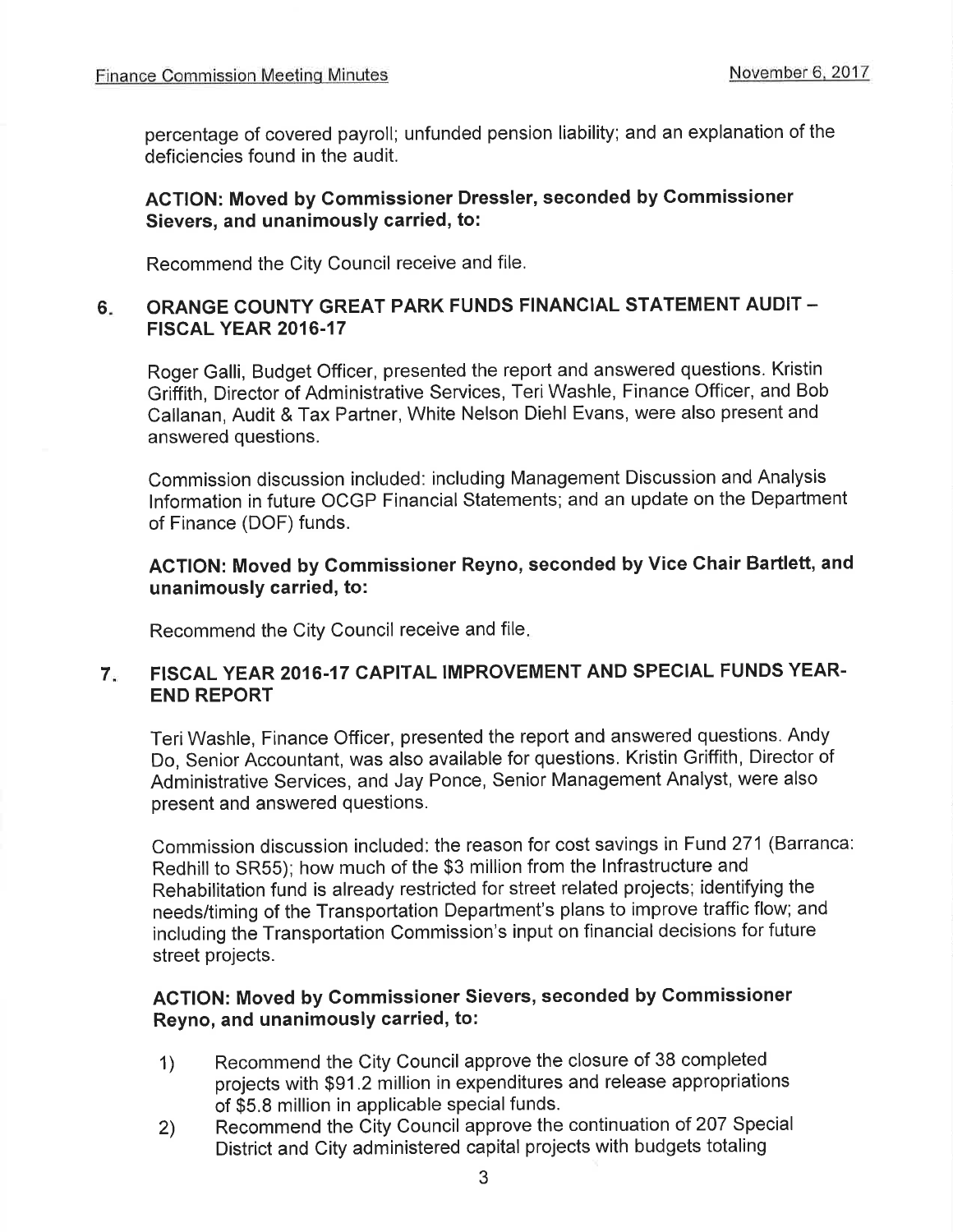\$303.7 million to Fiscal Year 2017-18.

- 3) Recommend the City Council approve reserving \$3 million of lnfrastructure and Rehabilitation funding received from the Bowerman Landfill Extension Agreement for future street related projects.
- Recommend the City Council approve a \$3.3 million net appropriation to inter-fund transfers for open capital projects among various special and capital project funds. 4)
- Recommend the City Council approve funding for outstanding purchase orders and continuing activities in the Special Funds totaling \$4.4 million. 5)
- Recommend the City Council receive and file Community Facility District (CFD) annual reports for CFD 2004-l Central Park, CFD 2005-2 Columbus Grove and CFD 2013-3 Great Park. 6)

#### 8. FISCAL YEAR 2017.18 Q1 BUDGET UPDATE

Roger Galli, Budget Officer, presented the report and answered questions. Kristin Griffith, Director of Administrative Services, and Khaled Tawfik, Chief lnformation Office, were also present and answered questions.

Commission discussion included: the variance in total expenditures; an update on the vacancy rate and the process and timing of filling positions; estimated savings and Return on lnvestment of lT expenditures and the economic viability of new projects; and including prior year actuals for large projects in the year-to-date summary.

#### ACTION: Moved by Commissioner Dressler, seconded by Gommissioner Reyno, and unanimously carried, to:

Receive and file the Fiscal Year 2017-18 Q1 Budget Update.

#### FISCAL YEAR 2016.17 GENERAL FUND YEAR-END REPORT  $9.1$

Kristin Griffith, Director of Administrative Services, presented the report and answered questions. Amy Roblyer, Senior Management Analyst, was also present and answered questions.

Commission discussion included: the CaIPERS prepayment for unfunded liability and the overall savings; and reasons for the decrease in sales tax revenue and the revenue the City receives from online sales.

#### AGTION: Moved by Vice Ghair Bartlett, seconded by Gommissioner Sievers, and unanimously carried, to:

1) Recommend the City Council approve a budget adjustment to transfer \$3,739,685 of year-end General Fund balance to the Asset Management Plan Fund in accordance with the Accelerated Pension Liability Paydown Plan, adopted by the City Council on June 25,2013.